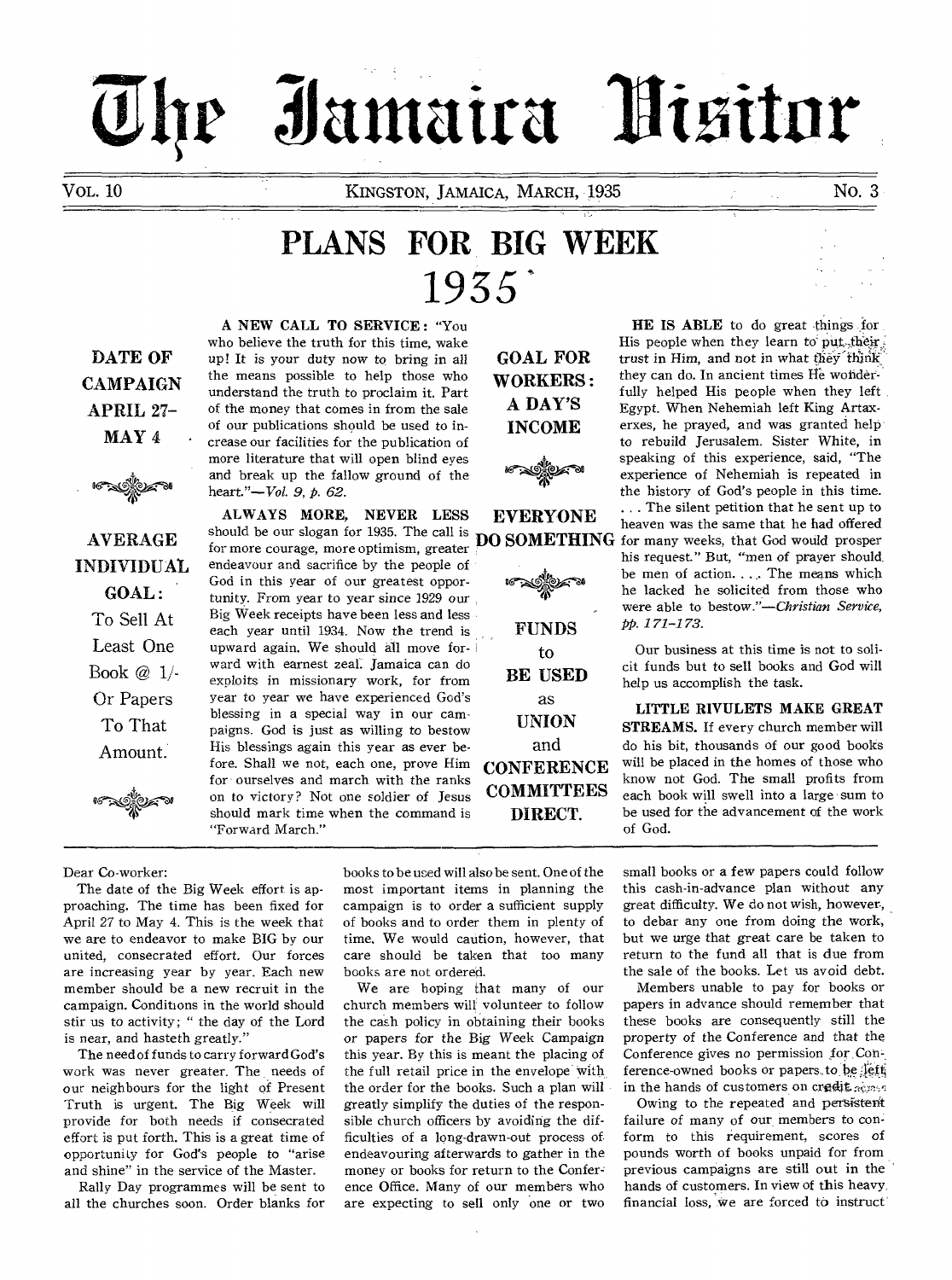church officers to give Big Week books or papers for sale by members only to those members who either pay cash in advance or who sign the agreement to absolutely refrain from letting out books or papers to customers on credit. The church member who ,has not paid cash in advance should hold himself responsible for all books and should feel duty-bound to return cash for same, or in case he has failed to sell after faithful service to return the books in good condition.

Brethren, a great missionary opportunity presents itself. The plan is so simple that a child can understand it. If the plan is followed, a threefold blessing will result. Our neighbors will be visited and supplied, with good literature. The Extension. Fund will be built up. Every one who responds to God's call to labor will share in the joys of His reward.

#### **"I WILL POUR YOU OUT A BLESSING"**

#### (Continued from last issue.)

Another incident in that same conference came under my personal observation. A campmeeting was being held in a field, opposite a piece of ground where the town was erecting a new public school building. The army worms arrived, eating every green thing, including the leaves of the trees. They swarmed on the walls of the partially constructed school building so that the bricklayers had to stop their work. The fire engine was called out to wash the worms off the building, but as soon as the hose no longer played on the walls the worms returned, and the work had. to cease until the plague passed by. Yet the worm army passed by our camp ground. The only worm I saw in that enclosure was one on my coat which I had brought with me on returning from the post office. There is an Eye in the heavens which notes even the sparrow's fall, and observes and cares for the faithful remnant who keep the commandments of God and the faith of Jesus.

George Kisner, when still a farmer in Wisconsin and young in the faith had his attention drawn to the tithing system. He was poor and lived on a rented farm. He decided that, in view of the promise of Malachi 3 : 10, he could well afford to adopt tithing. His crops that **year were** the best. He told in his testimony **one** Sabbath how the Lord had fulfilled His word in prospering his crops in **return for** his faithfulness in tithe-paying. That afternoon a terrific wind storm blew 'his crops to the four winds, leaving him penniless.

For a little while Mr. Kisner was in deep despair over his apparent failure of God to live up to His promise. His faithful wife suggested that God was not limited to that crop in the matter of bestowing His blessing. His waning faith returned, and he believed the promise in the face of calamity, and God opened the windows of heaven and blessed Mr. Kisner with a surprising degree of temporal prosperity. He soon became owner of the farm he was renting. He was later called to the Gospel ministry, and always bore a strong testimony in favour of tithe-pay $ing.$  M. N. C.

#### GOD WAS TRUE TO HIS PROMISE

I had been reading a little booklet in which the author had spoken of the principle of giving one-tenth of one's income back to God the Giver, and it had appealed to me as just and reasonable. Ninetenths for myself, one-tenth returned to God in gratitude for all that he has given to me.

But my wage, was not high, only 18/ a week, and a tenth of• this would leave me with just over 16/— a week.

Then, too,, I had been in the habit of sending small sums to my parents, who were having rather a hard struggle at the time. Not to be able to help them would have been a great grief to me.

But I paid the tithe.

At the end of a year of returning God's tenth to Him I found He had done according to His promise. I had better clothes, better lodgings, good friends, and I had been able to send home more than I had ever done before. A. W

#### IT CAME STRAIGHT BACK

There are many who have difficulty in deciding on what money they should pay tithe. The following incident proved to me that it is always well to give the Lord the benefit of the doubt.

I was a poor student working my way through a Missionary college. During the school year I had earned about £20 which was credited to my account at the business office. A minister took the worship hour one evening and spoke on the subject of being honest with ourselves, with our fellow-men, and with our God. I was so impressed with his talk that I felt I should pay £2 tithe on this £20. I went to the business manager and asked him if he would pay to the church treasurer the sum of £2 tithe for me. He replied that I was already in debt, but I assured him that if he did this I would let him have the money in the very near future.

Three days after that the preceptor came and asked me to answer the telephone. Someone whom I had never seen asked me to come and speak at a social gathering the next evening. When I had finished the talk, he took two pound notes out of his wallet and gave them to me. Imagine my feelings ! I consider that that

was the fulfillment of the text, "Them that honour Me I will honour." 1 Sam. 2: 30. ANON.

#### **ORGANIZATION OF THE CUBA MISSION INTO A CONFERENCE**

The early days of February, 1935, will go down in history in the work of God in the Republic of Cuba as a time of special blessing. A general meeting was called to convene in Havana February 1-10, at which time there were delegates from each of the thirty-two churches in Cuba, with all of the workers and many believers. It was a happy privilege to have with us for this special occasion, Elders E. E. Andross, president of the Inter-American Division, and F. C. Gilbert of the General Conference, and Elder L. K. Dickson, president of the Florida -Conference. In addition to these general workers, all of the Antillian union and Cuba Conference workers were present.

The studies and messages given by these workers were a source of great inspiration and blessing to our own people, and others in attendance especially at the night meetings. Elder E. J. Lorntz, as superintendent of the field, at the opening session of the meeting, gave the following interesting facts concerning the work in this field:

#### **EARLY WORKERS**

"The year 1935 marks the 30th anniversary of the organized Seventh-day Adventist work in Cuba. In May, 1904, Mr. and Mrs. I. E. Moore, nurses from the Chicago Branch of the Battle Creek Sanitarium (now the Hinsdale Sanitarium) came to Cuba as self-supporting workers under the direction of the Foreign Mission Board. In 1904 Brother and Sister Otis Dart of Graysville, Tennessee, joined them in self-supporting work. As there were a few other American church members living in different parts of the island and in the Isle of Pines, Elder Spicer advised Brother Moore to organize all the believers into one church body to be called the Havana church, in order that the tithes and offerings might be retained for the support of the work in Cuba. The first church was organized early in 1905 when Brother T. A. Zeller of Minneapolis, Minnesota, visited the island and helped with the organization of the church. According to the best memories of the early believers, the church had a charter membership of thirteen. In 1905 Brother and Sister Snyder were sent by the General Conference to strengthen the work, and under their direction several companies of believers were raised up in various parts of the island. Among others who pioneered may be mentioned Brother and Sister Guy Holnes from the Camaguey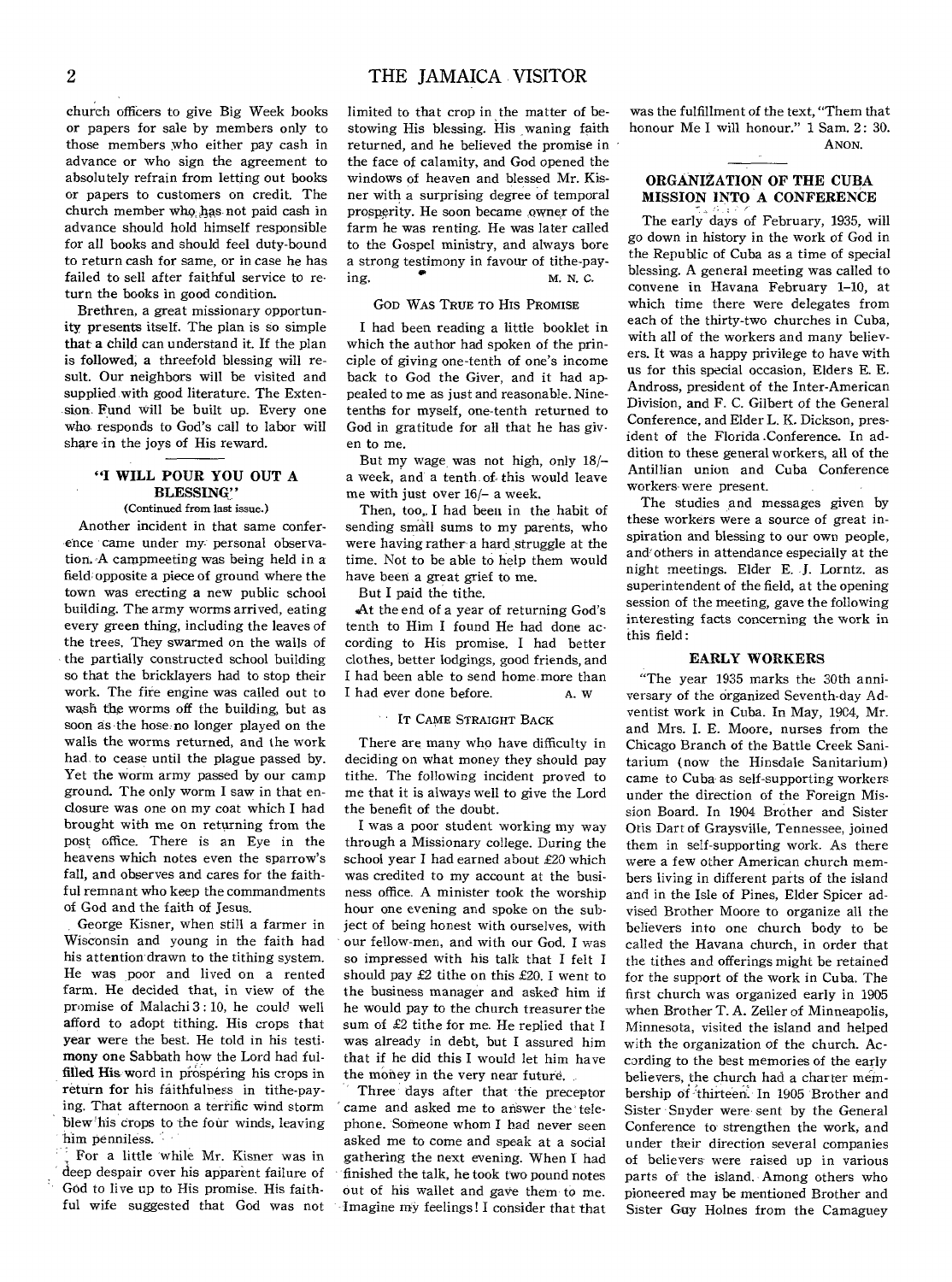Province, and Sister Carnahan who conducted a school in San Claudio, Pinar del Rio. After seven years of service Brother and Sister Snyder were compelled to leave for health reasons.

#### FIRST CONVERTS

"We have with us today the first two Sabbath keepers in Cuba still in active service as successful soul-winners and veterans in the Cause, Pastor Pedro Cruz who later found and won our Brother, Pastor Manuel Avila. Greetings to you, dear brethren, and may God still grant you many years of fruitful service in the vineyard.

During the past two years we have organized seventeen churches which gives us a total of thirty-two organized churches in Cuba at the present time, with several companies and groups of believers who may soon be organized into churches with a membership of 1,596. We are glad to report that practically every church has its ordained elder. A very successful church elders' meeting was conducted early in the year 1934.

#### FINANCES-1933-1934

"The biennial period began with perplexing financial conditions existing and we were compelled to lay off several workers and to make other readjustments in order to balance our budget. The tithe had been going down for several years. Strong campaigns setting before our people their privileges and obligations to God in tithe paying were inaugurated. At the end of 1933 our tithe increased a little over two hundred dollars above that of 1932, but 1934 shows an increase over the past year of \$4,755.35. The tithe for the past year averages a little more than \$1,000.00 per month.

"We pray that the Lord may bless the work in Cuba. We need young, consecrated and able men who will dedicate their lives to this cause and we hope that as soon as the funds come in that we shall be able to employ more workers. May God inspire our church members to more faithfulness so that this hope may soon be realized.

"I shall not prolong this report as the other details of the work will be given by our workers. We assure the union and division representatives present of our unflinching loyalty to this work and message."

#### CONFERENCE ORGANIZED

Pursuant to action of the Inter-American Division Committee at its recent council authorizing the organization of the Cuba Mission into a conference, steps were taken at the opening meeting for carrying this into effect. The usual committees were appointed and the necessary

steps toward organization perfected. Elder E. E. Andross, president of the Division, presided at the organization of the conference, with the writer as superintendent of the union mission and other general and union workers assisting.

While the last two years especially have shown a splendid growth in the work in Cuba, the baptisms for the two years numbering 715 and the tithe and mission offerings showing a wonderful increase, as already mentioned, yet we have confidence to believe that as a result of the organization of this mission into a conference greater accomplishments will be seen in the future.

#### CONFERENCE OFFICERS

Elder E. J. Lorntz was unanimously elected as conference president, and Brother B. Bullard as secretary-treasurer. These with a strong committee of five others we believe will carry forward the work in Cuba in a good, strong way during the coming biennial period for which they were elected. Brother W. D. Keiser has recently come to Cuba as field missionary secretary. Cuba has always been a fruitful field in the sale of our literature, and undoubtedly much of the results we are seeing at the present time in soul-winning work' is attributable to the seed sowing of our truth-filled literature. The Sabbath school and young people's work is being carried by Brother Jaine Zaragoza. There are eighty-four Sabbath schools in Cuba with a membership of nearly 3,000 at the close of 1934, and at the conference session a goal for 4,000 members was set as the aim for the year 1935. These, with the other departments of our work, are being carried in a strong way.

After the organization of the conference the workers and people set an aim *of* 500 baptisms for 1935, with a determination to reach a net membership of at least 2,000 by the end of this year.

We were especially grateful for the splendid help given us by Elders Andross of the Division, and Gilbert of the General Conference whose studies were greatly appreciated, and the assistance of Elder L. K. Dickson of the Florida Conference. We were especially pleased to have Brother Dickson with us whose presence and help was greatly appreciated in the services and the organization of the conference. It is only ninety miles from Havana to Key West, so Cuba is indeed a near neighbor to Florida and as such, to the United States, the homeland. We believe our people throughout America will be especially interested in this advance step taken in the work in Cuba. Your prayers will be appreciated in the interest of the onward sweep of the work in this field.

A. R. OGDEN, *Supt. of the Antillian Union Mission.* 

# **BIG WEEK, APRIL 27 to MAY 4, 1935.**  Big Week Organization Plans

"We have been asleep, as it were, regarding the work that may be accomplished by the circulation of well prepared literature. Let us now, by the wise use of periodicals and books, preach the word with determined energy, that the world may understand the message that Christ gave to John on the Isle of Pat*mos."—Colporteur Evangelist, p. 101.* 

"Church members, awake to the importance of the circulation of our literature, and devote more time to this work. Place in the homes of the people papers, tracts and books that will preach the gospel in its several lines. There is no time to be lost. Let many give themselves willingly and unselfishly to the canvassing work, and thus help to sound a warning that is greatly needed. When the church takes up her appointed work, she will go forth 'fair as the moon, clear as the sun, and terrible as an army with banners.' *"—Christian Service, p. 147.* 

To make the Big Week Campaign a success church officers should lay plans and call on every member of the church to work then in harmony with the plans.

#### Organization Hints That Work

1. Church officers should give careful study to Big Week plans. Every church member should be encouagred to take a part in the campaign.

2. Be ready to launch the campaign at the opening date, and finish the work with dispatch. "The early bird catches the worm."

3. Be enthusiastic in your effort. No half-hearted service will succeed.

4. Don't forget to enlist even home department members. They want to lift. Give them the opportunity.

5. Call upon the Missionary Volunteer Society to share in the responsibility of making the Big Week a success. Young people are strong and can go where older people cannot go.

6. Take a special offering at the close of the campaign, suggesting that those who did not work at least one day in the campaign give a day's wages to the Extension Fund, if possible. Encourage all to give something.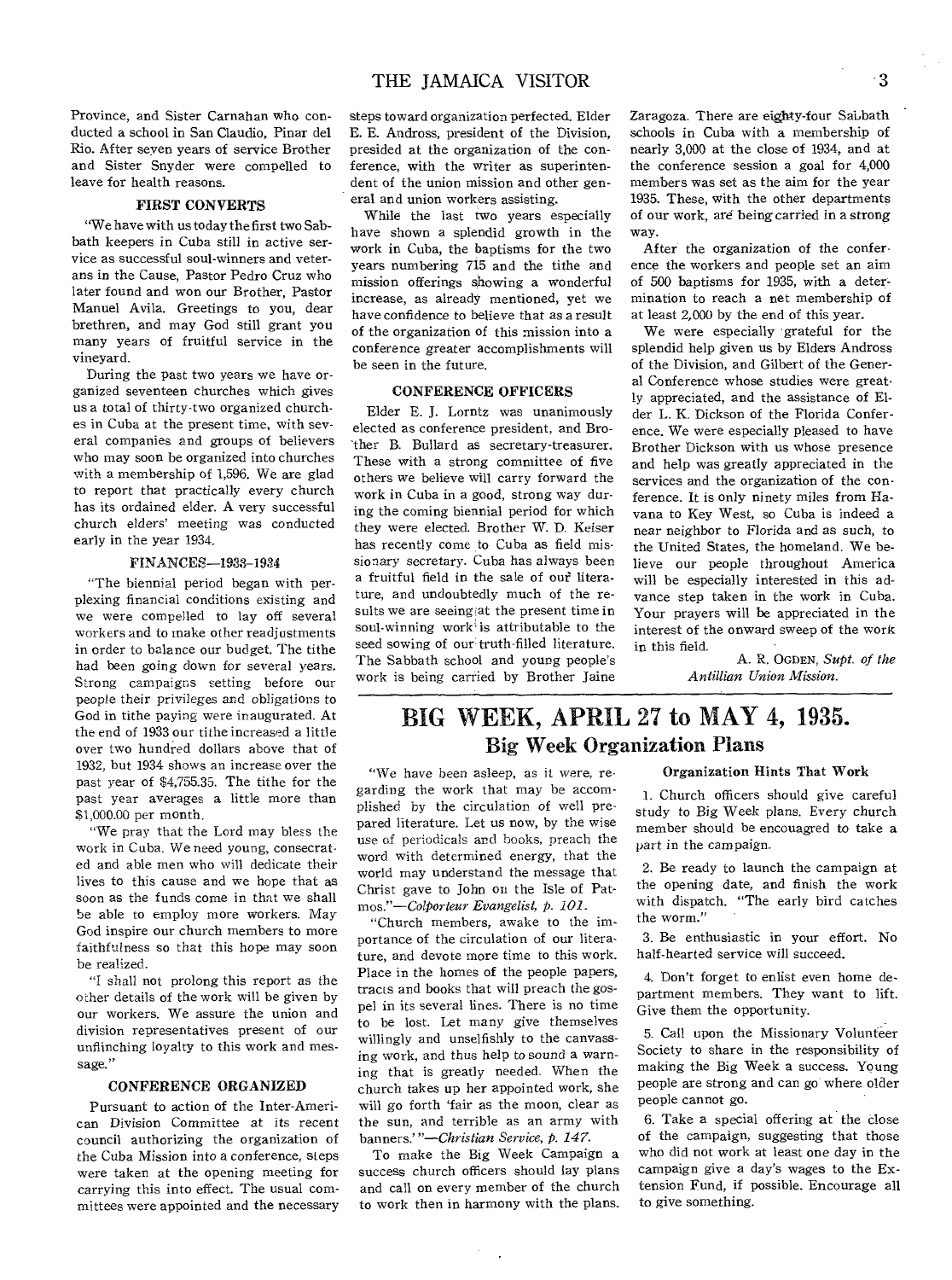#### 4 THE JAMAICA VISITOR

7. Prepare a short canvass for the books you sell. "If you fail to prepare, you prepare to fail."

8. Let every one work for the success of the campaign. There is joy in service to those who serve with all, their heart.

9. Leaders in the church should lead. An example is worth more than many precepts.

10. The work should be done with the idea of "following up" interests which have been created. The ultimate goal of all campaigns is souls.

11. Last but not least, set goals—church goals, band goals, individual goals, etc.



#### THE MISSIONARY VOLUNTEER WEEK OF PRAYER, MARCH 9-16.

"The church board should lay definite plans for the carrying forward of meetings during this spring Week of Prayer. If it is at all possible, meetings should be conducted each evening, and it would be well to follow the material made available in the *Gazette.* In its planning, the church board should not ignore the executive committee of the Missionary Volunteer Society.

Let there be a revival of the family altar in the home. Many a youth in after years has been held steady through temptation and discouragement because of his memories of experiences at the family altar of prayer.

May God make this Week of Prayer a time of great blessing and victory to the youth of the church, and not only to the youth, but to the whole church."

A. W. PETERSON

NOTE:—A special order has been sent to the publishers for a copy of the *Gazette* containing the readings for this Young People's Week of Prayer to be sent to the elder or leader of each church and company that is not a regular subscriber for the *Gazette.* Should these papers arrive late, it will be necessary for these churches and companies to postpone the special meetings a week or so.

We suggest that the programmes for the two Sabbaths of the Missionary Volunteer week supercede the educational programme for March but that the church school offering be received the last Sabbath of the Missionary Volunteer week.

#### OUR PROTECTION

#### A Knowledge of God's Word.

"Satan employs every possible device to prevent men from obtaining a knowledge of the Bible.... The last great delusion is soon to open before us. Antichrist is to perform his marvelous works in our sight. So closely will the counterfeit resemble the true, that it will be impossible to distinguish between them except by the Holy Scriptures. By their testimony every statement and every miracle must be tested.

"None but those who have fortified the mind with the truths of the Bible will stand through the last great conflict."— *Great Controversy, p. 593,* 

In view of the warning given us by His servant, the Missionary Volunteer Department has been urging each society and band of young people in the Conference to study the Word of God more thoroughly and prepare themselves for an examination of the knowledge thus gained. This examination, called the Bible

ember examinations. The number refers to those who passed the examination in Bible Doctrine successfully.

#### CHURCHES AND SUCCESSFUL CANDIDATES

Amity 4, Axe and Adze 9.

- Bagbie 5, Bryant Hill 4, Bonny Gate 5, Beeston Spring 3, Broadgate 9.
- Cooper's Hill 3, Contented Hall 5, Cornwall Mountain 6, Clermont 5.

Darliston 4, Dias 5.

Goshen 3, Glengoffe 4, Gayle 7, Grove Town 6.

Hart Hill 2, Huntley Castle 1, Hector's River 2.

Jointwood 4.

North Street, Kingston 20.

Kencot 1.

Long Bay 2.

Mt. Providence 2, Moore Park 7, Morant Bay 4, Mile End 2.

New Market 5, Newell 7.

Old Harbour'9.

Petersfield 2, Port Antonio 4.

## BIG WEEK

Suggestions to Fit Every Case

#### TO THE LAY CHURCH MEMBER :

Devote at least ten hours to the sale of gospel literature during BIG WEEK, applying the profits to the Missicn's Fxte rsion Furd.

#### TO OUR COLPORTEURS :

You are invited to share in the BIG WEEK plan by giving the profits of your biggest day's sale to the Extension Fund.

#### TO CONFERENCE AND INSTITUTIONAL WORKERS :

Join in selling BIG WEEK books and devote the profits with one day's salary to swell the Extension Fund.

#### TO STUDENTS IN SCHOOL :

Plan to take part in the BIG WEEK field day, and get an experience in personal missionary work, as you persue your studies.

Do give your hearty moral support.

Doctrine Standard of Attainment examination, was sent out to all the societies and bands the first of December. Two hundred and sixty-seven young people responded with papers. We are indeed happy to see our young people fortifying their minds with the truths of the Bible so that they may stand through the great conflict just before us. We want more of our young people to join in the Standard of Attainment classes and get ready for the next examination which comes in May.

Below is a list of the names of the churches whose young people sent in papers in connection with the recent Nov-

Rollington Pen 6, Regent Street 5, Reeves Mountain 1, Riversdale 4.

Southfield 5, Seaford Town 12, Swift River 3, Spring Garden 3, Springfield 3, Sherwood Forest 2, Spanish Town 10, St. Ann's Bay 6.

Troy 8.

#### NEWS NOTES

Pastor H. P. Lawson has been holding some meetings in the Spring Garden church and reports that 18 have signed the covenant to keep the commandments of God. We rejoice in this response to the preaching of God's word and pray that the Lord may sustain those who have made this decision.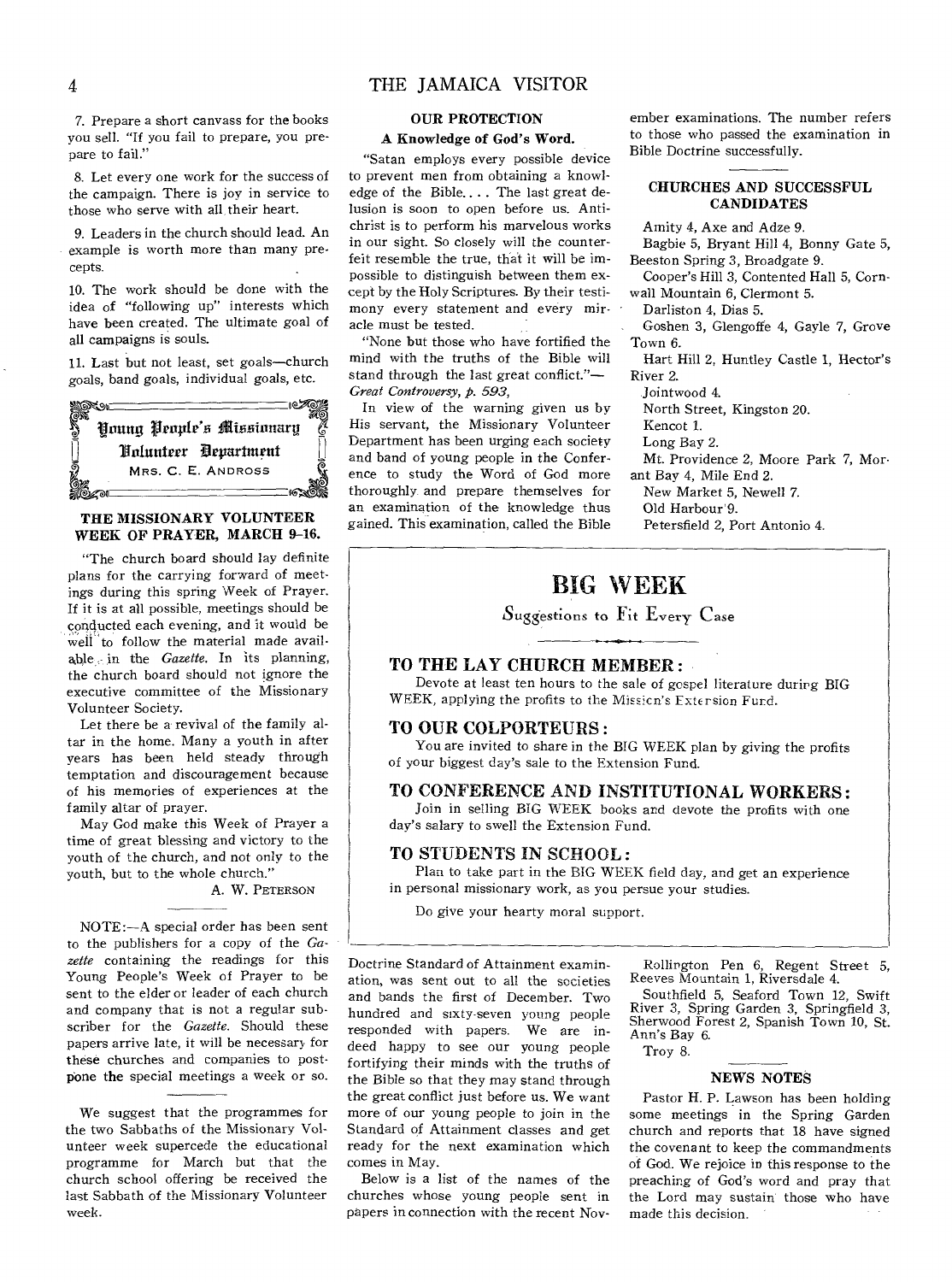#### THE IAMAICA VISITOR 5

Pastor Rashford, district leader for Portland, together with Mrs. C. E. Andross and the writer spent a very enjoyable time with the church at Port Antonio from Friday to Sunday evenings, February 15 to 17. In addition to the presentation of a series of lectures on the Story of the Advent Movement during the three evenings, the programme during the day time on Sabbath and Sunday was filled with a combined Sabbath School and Missionary Volunteer Convention. A number of the members from the Cornwall Barracks church and also the Sherwood Forest church were present. The Missionary Volunteer secretary from Long Bay was also in attendance at the Convention. A splendid interest was manifested throughout the meetings, there being a large attendance all day Sabbath and Sunday. At the closing meeting Sunday night the church was packed to its utmost capacity. Many were standing in the aisles at the sides of the church and many more were standing outside the church building. We trust that the inspiration and instruction of the meetings will give real impetus to the work in that part of the Island.

In view of the deep interest awakened by some meetings recently held at New Market by Brother A. R. Haig, the Conference Committee has arranged for Brother Haig to hold a regular series of evangelistic meetings in the New Market church. These meetings were scheduled to begin Sunday evening, February 17. We bespeak an interest in your prayers that the Lord may richly bless in these meetings.

All will be pleased to know that a piece of land has been secured for the Rollington Pen church. Since the beginning of the church at Rollington Pen the meetings have been held in a small tabernacle. The land now secured is on Langston Road about two or three blocks west from the location of the tabernacle in which the services have been held for some time. May the Lord's blessing attend the members of the Rollington Pen church in their endeavours to erect a suitable church building for the worship of God and the proclamation of the Third Angel's Message.

In a letter of recent date Brother Hamilton of the Clermont church reports interesting missionary work being carried on by both the old and young members of the church. He reports in particular one missionary visit which resulted in the removal of an estrangement which had crept in between a husband and his wife. As a result the wife is now a member of

the baptismal class of that church and the husband has promised to follow. God is richly blessing our lay members who



Elder Stockhausen, writing from Montego Bay, reports that he has organized three Sabbath Schools in his new district. At Salt Spring, twenty-one members are enrolled in a school five miles from Montego Bay. Thirty-six join together in a Sabbath School at Cam Rose, eight miles from Montego Bay. Jericho, a district five miles from Mt. Peace, has a new Sabbath School of thirty-seven members.

As the result of a lay member inviting her neighbours and friends to join with her in the Week of Prayer readings, a company of over forty are meeting in a home to study the Word of God from week to week. This new company is in a district called Asia, mid-way between Campbell's Castle and Grove Town. Brother Parchment, of the West Indian Training College and superintendent of the work in Southern Manchester, met with this company to organize it into a Sabbath School. Over sixty were present at the meeting.

We welcome these four new schools to our Sabbath School organization. This brings our total number of schools to 118.

The work is onward. As we keep in touch with the progress of the message in these stirring days, we are made to realize that there is a "sound of a going in the tops of the mulberry trees." Let it be a signal to us, as it was to the people in olden times, to go forth to conquer the enemy. The Lord is our Captain and He



Many are wondering if more books can be sold in this small Island in view of the many thousands of pounds worth which have been sold during the past decade. But we understand that a Mighty Angel is sent from heaven to help with the Literature work before probation closes, and also that the colporteur will be the last worker to close up his work. On the other hand, we have Jesus as the chief worker at our sides. Therefore we can safely say, without fear of contradiction, that the more books sold, so many the more can be sold.

Our great need above all others is consecrated and well trained colporteurs. "One must not only know what to say, but how to say it. Noise alone can not emphasize. It is not thunder, but lightning that kills... Be self-possessed. Keep your eye on the prospect, your mind on your business, your heart on God and pray."

In these closing days of earth's history the devil is trying his best to overthrow the colporteurs. What a wonderful day that will be when a colporteur can say as did Jesus, "The prince of this world cometh and bath nothing in me." This requires a deeper consecration and study. Past knowledge and success will not suffice for future needs. Therefore the Conference has decided to hold an Institute in Kingston for the colporteurs' improvement, beginning the 27th of March. May it prove a blessing to all that come. Furinformation will be sent to those desiring to come if they write to the field secretary, W. S. Nation, Mandeville.,

Soul saving is the chief slogan for 1935. Colporteur Destoe has already begun to reap, and so he writes: "Tidings of great joy! Mr. — one of the most influential men of May Pen to whom I sold a book, Our Day, last October, has accepted the Truth. Great was my joy when, while at Sabbath. School today, the gentleman walked in and spent the day with us, Brother Campbell officiating. He has signified his intention to walk with the Lard, having been greatly enlightened through the reading of the book." This is simply a foretaste, Brother Destoe, of the greater joy that is before us. How careful one should be as he goes from door to door, knowing that the decision of those souls he meets may depend on the impression made.

Today the voice of God is still calling, "Whom shall I send, and who will go for us?" May the Divine Spirit put it into the hearts of those who are halting to respond, "Here am I, send me."

Remittances still continue to come in from churches that have old debts with the Bible House. Beeston Spring, Campbell's Castle, Mt. Carey and Riversdale have reduced their accounts since the beginning of the year (up to February 19). We appeal once more to all to put forth a special effort to have their accounts in balance as the Bible House needs the money so that there may be no embarrassment on its part in meeting its obligations with the Publishers.

On account of the Publishers having to pay heavy postage on periodicals going out to foreign countries they have been